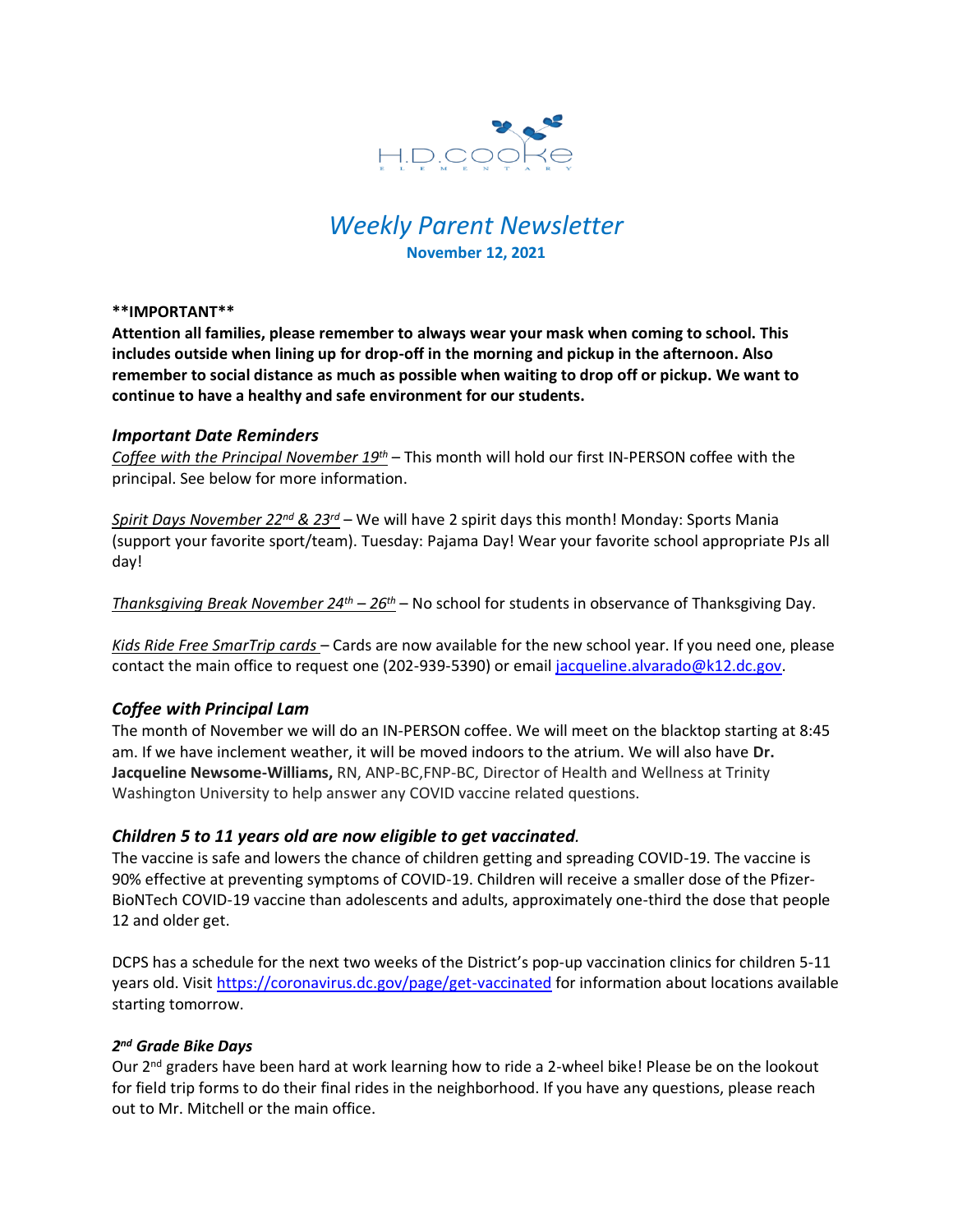# *Impact Forms*

Your student is bringing home an Impact survey form. Please complete and sign the forms and return them to school. It is important that we get back as many as possible. We ask that ALL families complete the forms and return to your teacher or the main office. [Click here](https://www.hdcookeschool.org/newsletters) for more information.

# *WiFi Available*

Are you in need of WiFi at home for any reason? We have a limited amount of WiFi hotspots. If you would like to request one, please contact Ms. Jackie Alvarado in the main office (202-939-5390) or email: [jacqueline.alvarado@k12.dc.gov.](mailto:jacqueline.alvarado@k12.dc.gov)

# *Asymptomatic Testing*

We tested students on Wednesday, November 10<sup>th</sup>. We tested 73 students and all samples came back negative.

Watch this video to learn more about how student testing happens at school with ST3 [\(English](https://urldefense.proofpoint.com/v2/url?u=https-3A__rise.articulate.com_share_-2Dq6MdIeo2V42boWuOGTu8i4-2DcT9E-5Fpjy-23_lessons_QicMYr-5FNcrCg54C5EtRyuC-2DwHJjQQVR2&d=DwMFAg&c=euGZstcaTDllvimEN8b7jXrwqOf-v5A_CdpgnVfiiMM&r=r7MsakikdNxOh-N_Ssj9mdJUMRjWvhYw18Eqx42UE40&m=-vbhK74dxdF3UGFM3KXX_Mk-PGWZWrPZHiFLh_rcYM0&s=470EC6i3UbApDRfaxDIuMzBPFqhzK2pNSc-krTjYzOw&e=) and [Spanish\)](https://urldefense.proofpoint.com/v2/url?u=https-3A__youtu.be_PRaXjkFlGGQ&d=DwMFAg&c=euGZstcaTDllvimEN8b7jXrwqOf-v5A_CdpgnVfiiMM&r=r7MsakikdNxOh-N_Ssj9mdJUMRjWvhYw18Eqx42UE40&m=-vbhK74dxdF3UGFM3KXX_Mk-PGWZWrPZHiFLh_rcYM0&s=yCXksETv2O2ZulcBl9cazNcOvmB9Inp-drZAlbuFkaw&e=).

Please click [here](https://shieldt3k12portal.pointnclick.com/login_login.aspx) to access the Testing Patient Portal where you can see test results for your student (if/when they are tested).

If you are having trouble accessing your students' test results, please contact the ST3 Support Line at 833-762-0762 or please email them at [DCPSCOVIDTesting@dc.gov.](mailto:DCPSCOVIDTesting@dc.gov)

# *Fall Food Drive*

We need more food donations. Please drop off what you can. We are currently accepting donations of canned goods, non-perishable items, and grocery gift cards. We will distribute all collected items to needy families before Thanksgiving. Items may be left at the arrival entrance in the morning, main entrance or can be shipped to the main office via Amazon or any grocery store delivery. Have any questions? Call the main office 202-939-5390.

## *Early Dismissal*

Reminder that if you need to pick up your student early from school, you must notify the main office by 2:45 pm. Students will not be dismissed after 2:45 pm.

## *Baby Diaper Donations*

We have diapers available in some sizes. If you need diapers, please contact the main office and we will let you know if you have the size you need and when to pick up. You can call 202-939-5390 or email Jacqueline.alvarado@k12.dc.gov

## *Visiting the School*

Anyone needing to come to school to talk to someone in main office must have a scheduled appointment. Visitors are not allowed at school without an appointment at this time. All visitors will be asked the health questions before entering the building. To make an appointment, please contact your students teacher or the main office at 202-939-5390 or you can send an email to Ms. Emma Amaya [\(emma.amaya@k12.dc.gov\)](mailto:emma.amaya@k12.dc.gov) or Ms. Jackie [\(Jacqueline.alvarado@k12.dc.gov\)](mailto:Jacqueline.alvarado@k12.dc.gov).